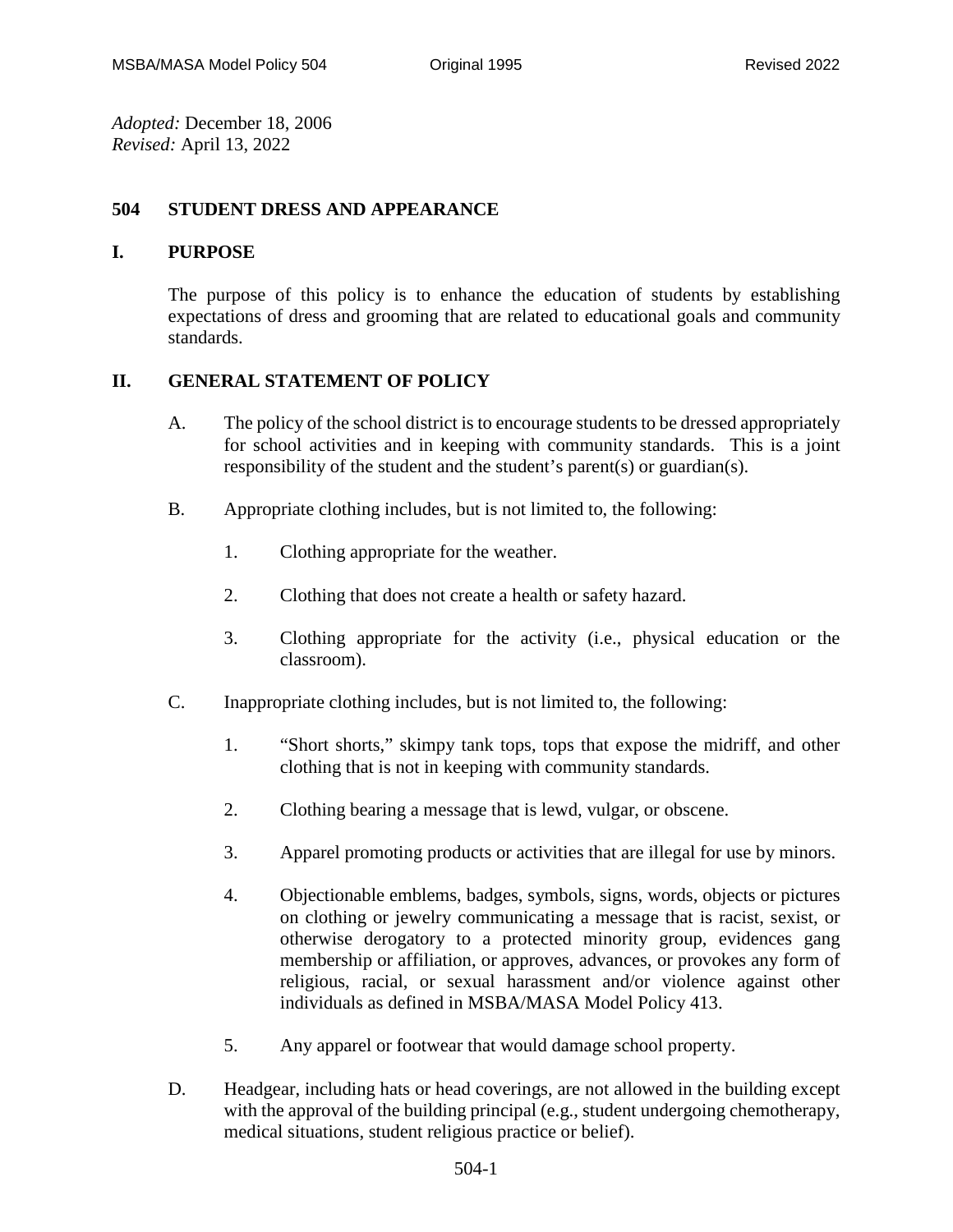- E. The intention of this policy is not to abridge the rights of students to express political, religious, philosophical, or similar opinions by wearing apparel on which such messages are stated. Such messages are acceptable as long as they are not lewd, vulgar, obscene, defamatory, profane, or do not advocate violence or harassment against others.
- F. "Gang," as defined in this policy, means any ongoing organization, association, or group of three or more persons, whether formal or informal, having as one of its primary activities the commission of one or more criminal acts, which has an identifiable name or identifying sign or symbol, and whose members individually or collectively engage in or whose members engaged in a pattern of criminal gang activity. "Pattern of gang activity" means the commission, attempt to commit, conspiring to commit, or solicitation of two or more criminal acts, provided the criminal acts were committed on separate dates or by two or more persons who are members of or belong to the same criminal street gang.

## **III. PROCEDURES**

- A. When, in the judgment of the administration, a student's appearance, grooming, or mode of dress interferes with or disrupts the educational process or school activities, or poses a threat to the health or safety of the student or others, the student will be directed to make modifications or will be sent home for the day. Parents/guardians will be notified.
- B. The administration may recommend a form of dress considered appropriate for a specific event and communicate the recommendation to students and parents/guardians.
- C. Likewise, an organized student group may recommend a form of dress for students considered appropriate for a specific event and make such recommendation to the administration for approval.